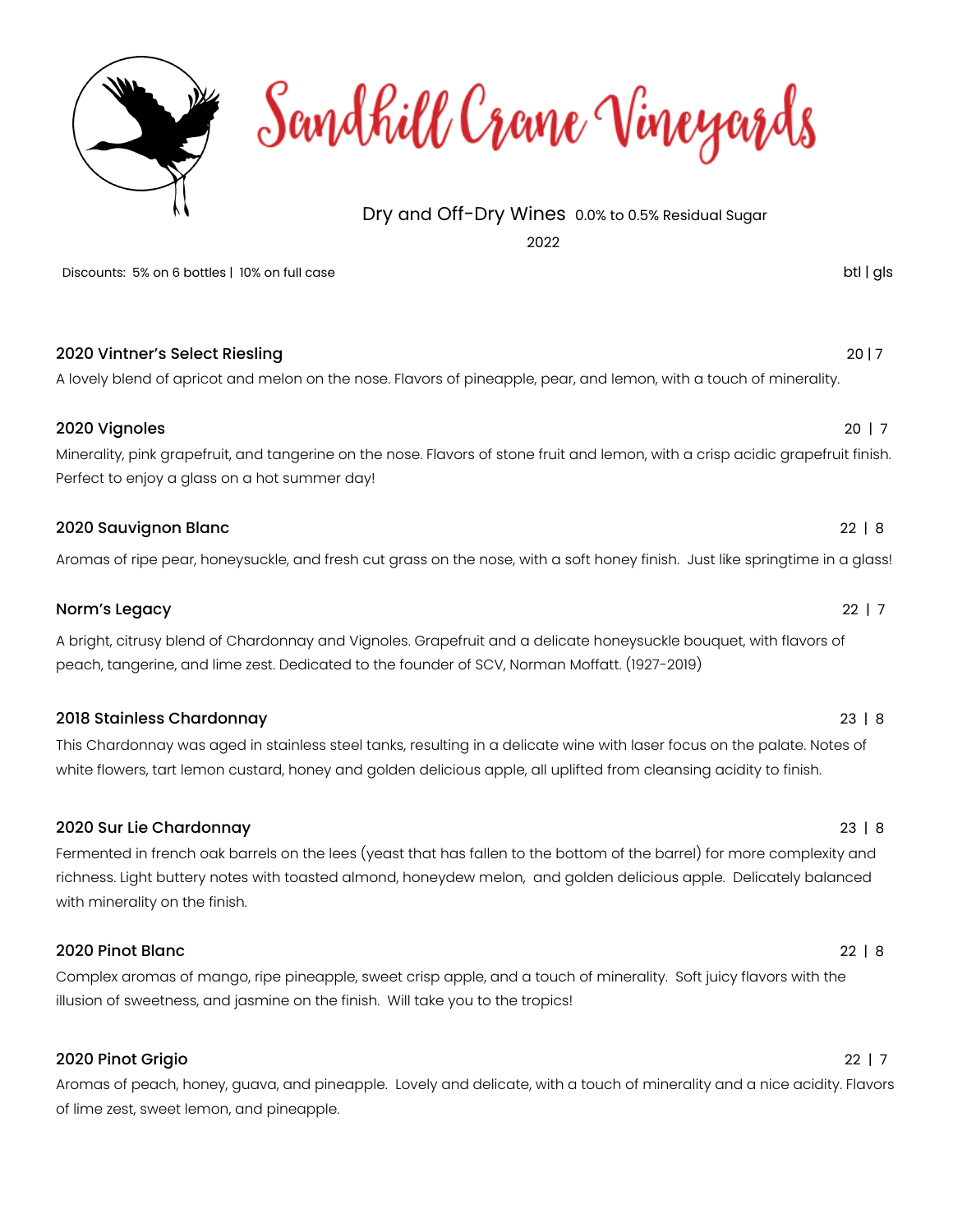## Sassy Rosé 22 | 7

Aromas of ripe strawberry, mango, guava, and hibiscus on the nose. Flavors of strawberry and watermelon, with a long dry finish.

## 2020 Pinot Noir 25 | 8

Inviting aromas of ripe cherry, strawberry and cedar. Ruby red in color .There are few things so delicate and inspiring as this pinot noir. Truly a breath of fresh air.

## Estate Marquette 28 | 8

Herbaceous thyme, black cherry, and cocoa nib. Elegant dark berries and chocolate. This wine has a delicate tannin structure, with a smooth long finish. One of our most exceptional estate wines.

## Black Cat 25 | 8

Fuller in body, this wine is lush on the palate with velvety tannins and dark fruit tones. It has a long finish with flavors of black pepper and dried fruits. Balanced with cleansing acidity, this wine will age well, and also go great with dinner.

## Abrazo 25 | 8

*(Spanish for hug)* A silky, soft, off-dry red blend with flavors of spicy black cherry, cocoa, and black raspberry. Abrazo was developed to help thank the Cascades Humane Society for rescuing Rusty. (pictured on the label) Rusty spent 14 years living with our winemaker before passing away in 2020. Your purchase of Abrazo will help benefit Cascades Humane Society.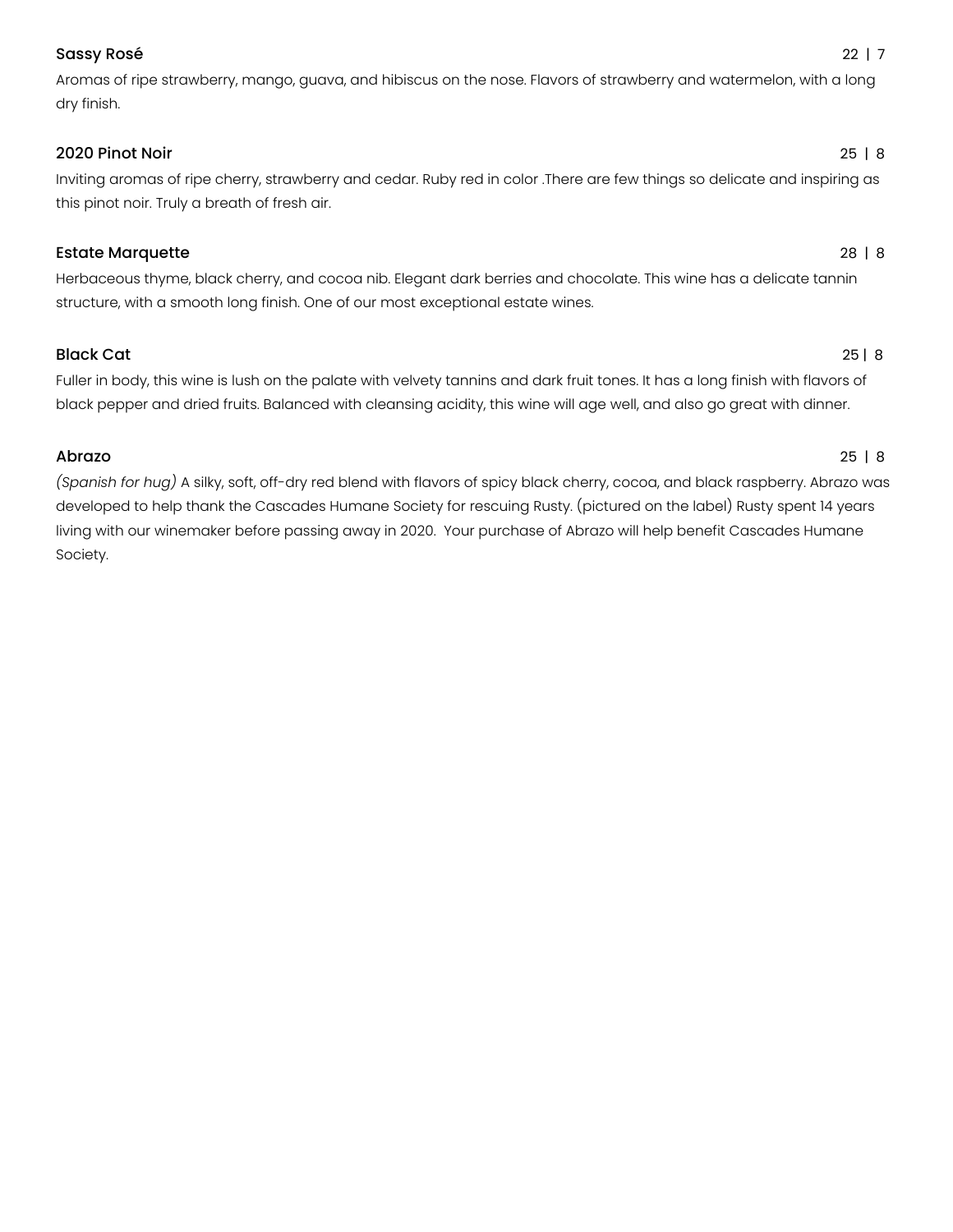

## Semi-Sweet Wines 0.5% to 4% Residual Sugar

| Discounts: 5% on 6 bottles   10% on full case                                                                                                                                                                                   | btl   gls   |
|---------------------------------------------------------------------------------------------------------------------------------------------------------------------------------------------------------------------------------|-------------|
| 2019 Vidal Blanc<br>Pretty and delicate with notes of peach marmalade, cantaloupe, and floral orange blossom. Ever so slightly sweetened<br>to enhance the natural vibrant flavors of this Vidal Blanc.                         | $15 \mid 7$ |
| Lakedaze<br>A slightly sweet white blend with flavors of peach, tropical fruits and citrus with a touch of minerality on the finish.                                                                                            | $16$   7    |
| 2019 Traminette<br>So aromatic and playful! This Traminette offers lychee fruit and hints of minerality on the nose, and flavors of tropical<br>fruits and pink grapefruit on the finish. Pairs beautifully with Asian cuisine. | $18$   7    |
| 2018 Riesling<br>Minerality, chamomile, and tropical notes on the nose. Flavors of pineapple, juicy ripe peach, and tangerine zest, with a<br>soft mouth feel.                                                                  | $20 \mid 7$ |
| Serenade<br>Our sweeter version of Vignoles with flavors of ripe ruby grapefruit, melon and kiwi. Hints of acidic tangerine on the finish.                                                                                      | $16$   7    |
| Solstice<br>Perfect for summer! Ripe peaches and mango on the nose. Light and delicate, with flavors of peach and guava. Lovely<br>tropical notes! A bright, crisp finish with a touch of acidity and a hint of honey.          | $16 \mid 7$ |

Fun and flirty, this is both sweet and tart, bursting with flavors of fresh ripe strawberry, raspberry, and cranberry. A bright finish with tropical guava notes. A fun wine for sitting on the deck and enjoying the sunshine!

Blushing Crane 15 | 7

### Apple Crisp 16 | 7

A blend of estate grown honey crisp, gala, and empire apples. Comforting fall flavors with a crisp finish.